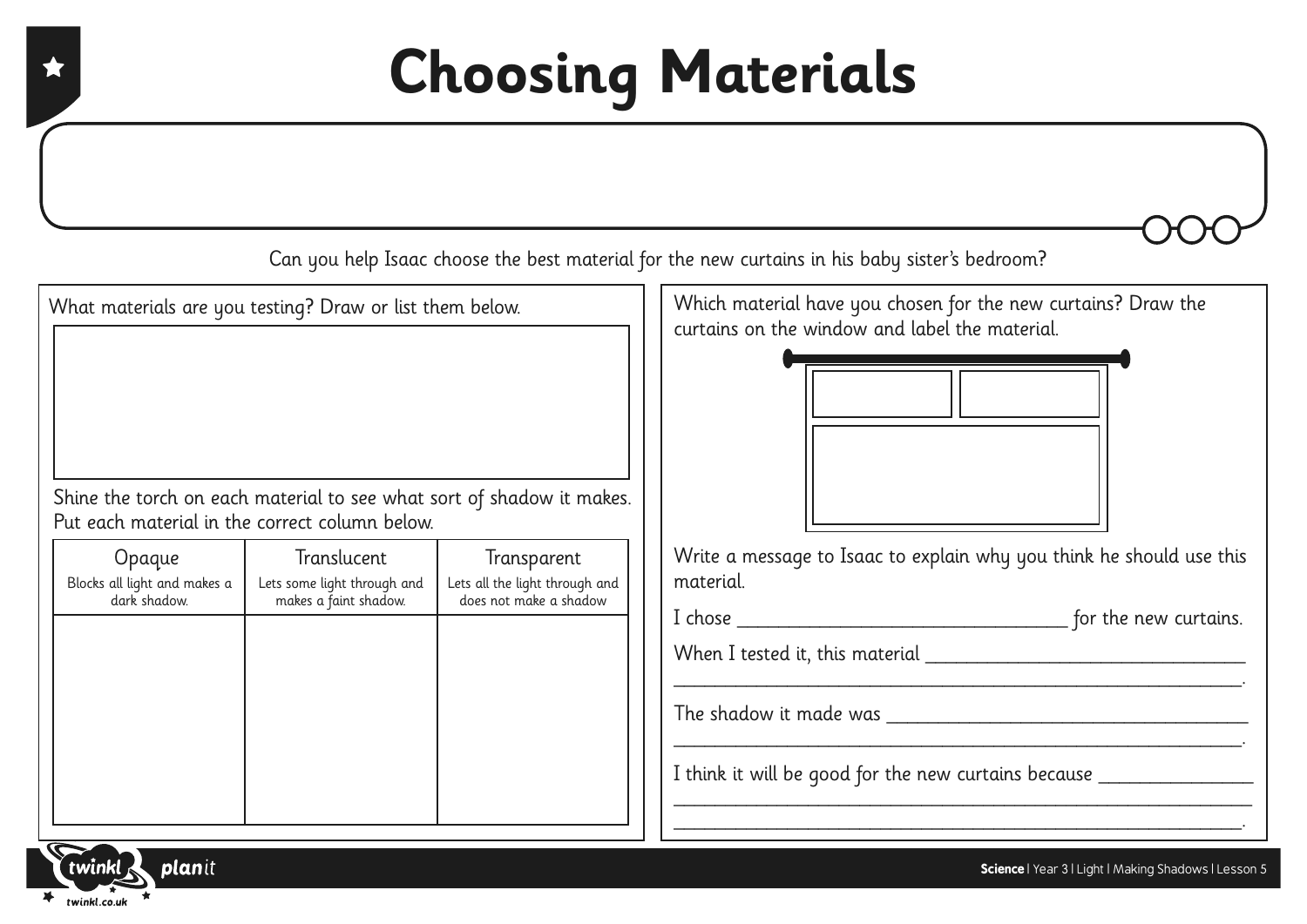## **Choosing Materials**

Can you help Isaac choose the best material for the new curtains in his baby sister's bedroom?

What materials are you testing? Draw or list them below.

Shine the torch on each material to see what sort of shadow it makes. Put each material in the correct column below.

| Opaque                                       | Translucent                                          | Transparent                                              |
|----------------------------------------------|------------------------------------------------------|----------------------------------------------------------|
| Blocks all light and makes a<br>dark shadow. | Lets some light through and<br>makes a faint shadow. | Lets all the light through and<br>does not make a shadow |
|                                              |                                                      |                                                          |
|                                              |                                                      |                                                          |
|                                              |                                                      |                                                          |
|                                              |                                                      |                                                          |
|                                              |                                                      |                                                          |
|                                              |                                                      |                                                          |

Which material have you chosen for the new curtains? Draw the curtains on the window and label the material.



Write a message to Isaac to explain why you think he should use this material. Tell him about your investigation and what you found out about the material you chose.

I chose \_\_\_\_\_\_\_\_\_\_\_\_\_\_\_\_\_\_\_\_\_\_\_\_\_\_\_\_\_\_\_\_ for the new curtains.

.

I think it will be good for the new curtains because